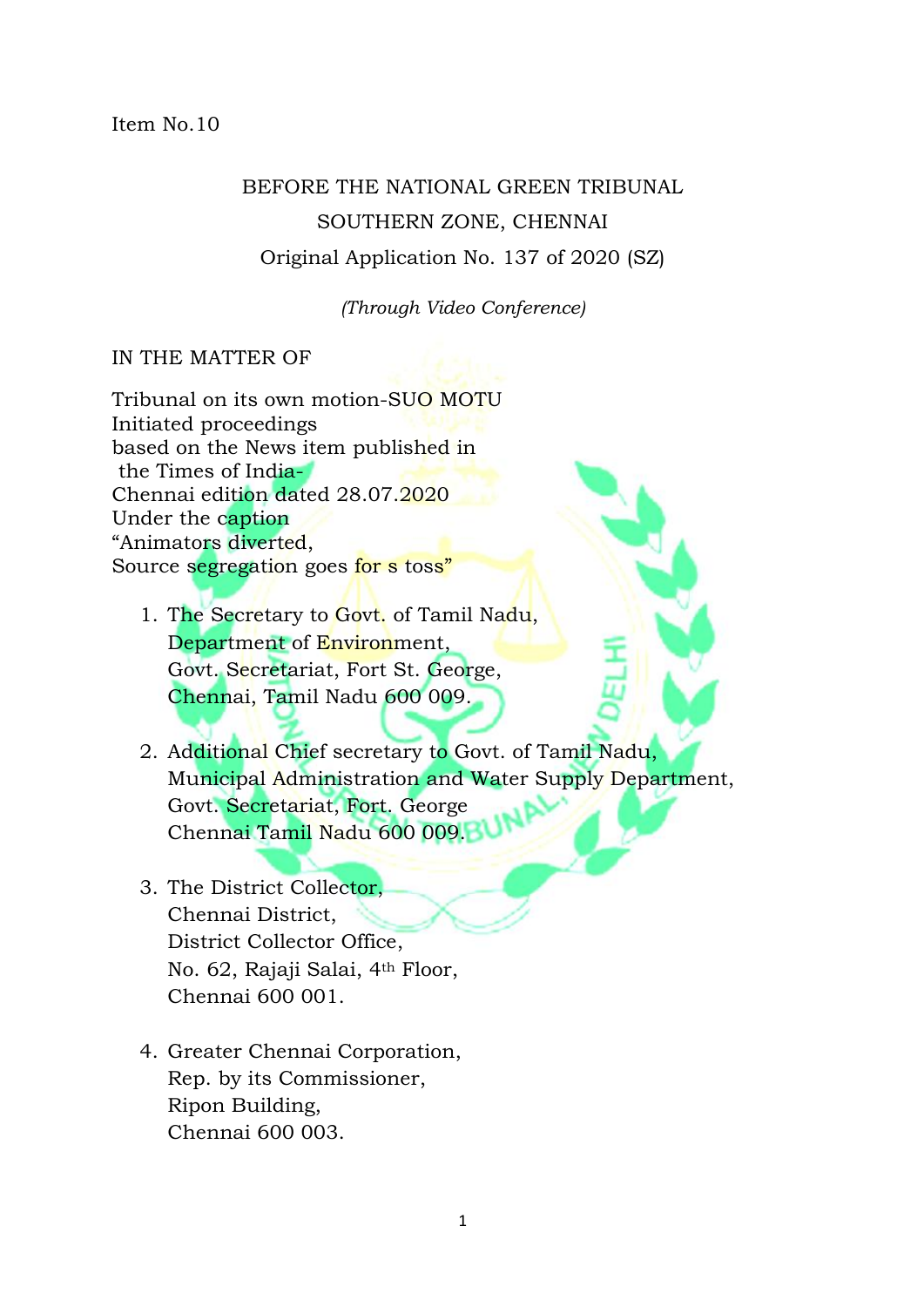5. The Chairman,

Tamil Nadu Pollution Control Board, No.76, Anna Salai, Guindy, Chennai, Tamil Nadu – 600 032

(Suo Motu impleaded as additional 5th respondent)

Date of hearing: 11.11.2020

CORAM:

HON'BLE MR. JUSTICE K. RAMAKRISHNAN, JUDICIAL MEMBER HON'BLE MR. SAIBAL DASGUPTA, EXPERT MEMBER

For Applicant(s): By Court

For Respondent(s): Sri. S. N. Parthasarathi for  $R1$  to R3, Smt. P.T. Rama Devi through Sri. Raghul Adhithya for R4 Sri. C. Kasirajan through Ms. Meena for R5.

## ORDER

 As per the order dated 15.9.2020, this Tribunal has considered the status report submitted by the Greater Chennai Corporation and posted the case to today for filing further report regarding the removal of the waste that has not been collected as alleged in the newspaper report.

 2. When the matter came up for hearing today through Video Conference, Sri. S. N. Parthasarathi through Ms. Girija represented respondents 1 to 3, Smt. P.T. Rama Devi through Sri. Raghul Adhithya represented 4th respondent and Sri. C. Kasirajan through Ms. Meena represented the additional 5th respondent.